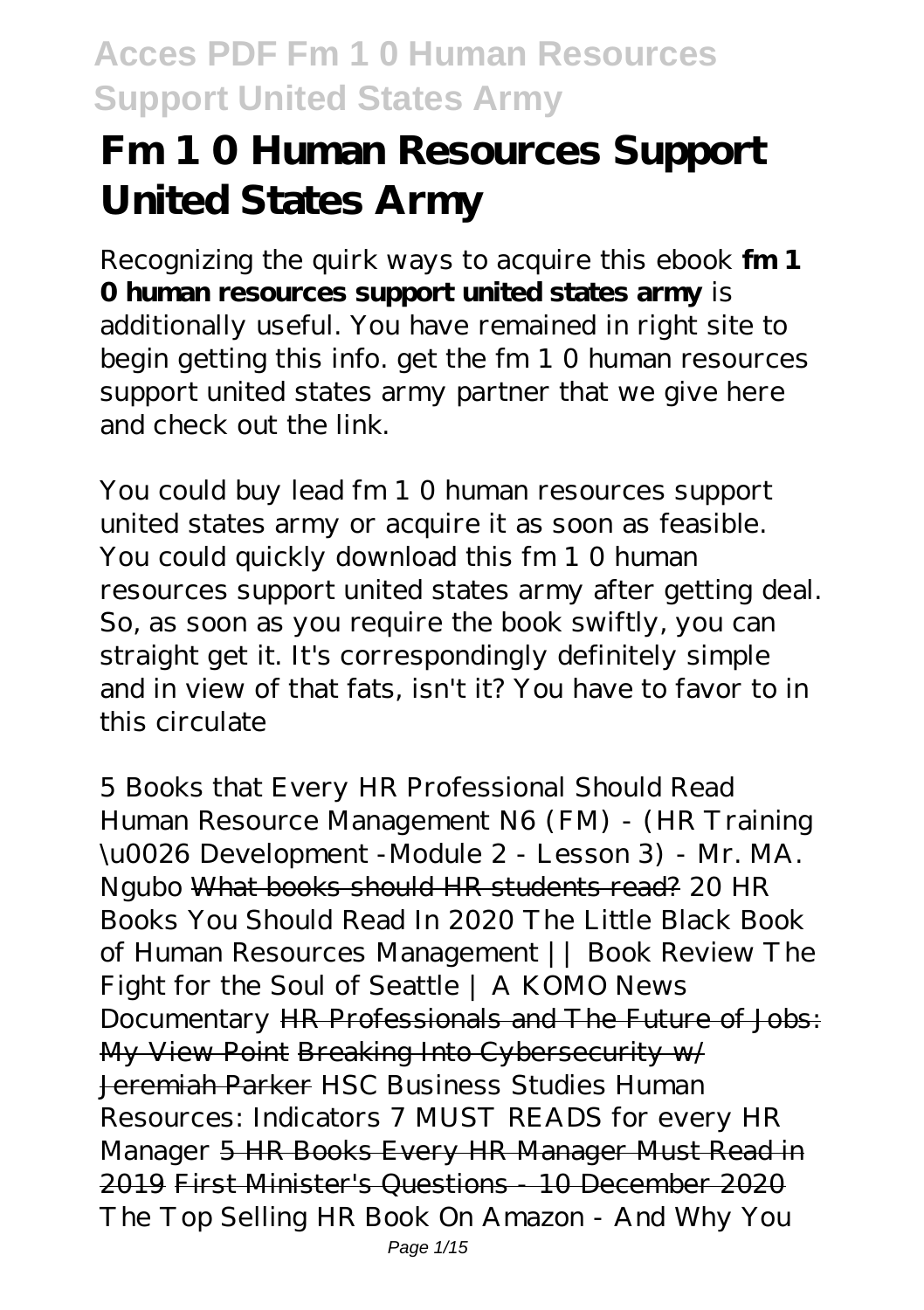*Should Read It* 10 Principles of Military Leadership *Pokémon Generations Episode 10: The Old Chateau Dry Brush Text Tutorial (Illustrator) How to make salary sheet || Payroll or Payslip in excel 2016* Future Talk 2020 Bern Talk#1 Futurist Keynote Speaker Gerd Leonhard on #Education and #foresight **Free Certifications and Courses for MBA Profile Building** G-SHOCK JAPAN : CASIO G-SHOCK

Fm 1 0 Human Resources FM 1-0: Pub/Form Date: 04/01/2014 ... HUMAN RESOURCES SUPPORT: Unit Of Issue(s) EBOOK PDF. Pub/Form IDN: 114404: Pub/Form PIN: 083832: Pub/Form Proponent: TRADOC: Pub/Form Status: ACTIVE: Product Status: ... (Superseded By/Rescinded By) Superseded/Replaced Other Pub/Form: SUPERSEDED FM 12-6, 09/09/1994: Footnotes: 45-https://armypubs.army.mil ...

FM 1-0 - Army Publishing Directorate Army Publishing ...

FM 1-0 provides human resources professionals and commanders an understanding of how human resources support contributes to current and future operations and how human resources professionals, organizations, and systems play an increasingly critical role in support of the total force. This manual provides basic doctrinal discussion on the

FM 1-0 FEF 11April-rp - United States Army This item: Field Manual FM 1-0 Human Resources Support by United States US Army Paperback \$9.99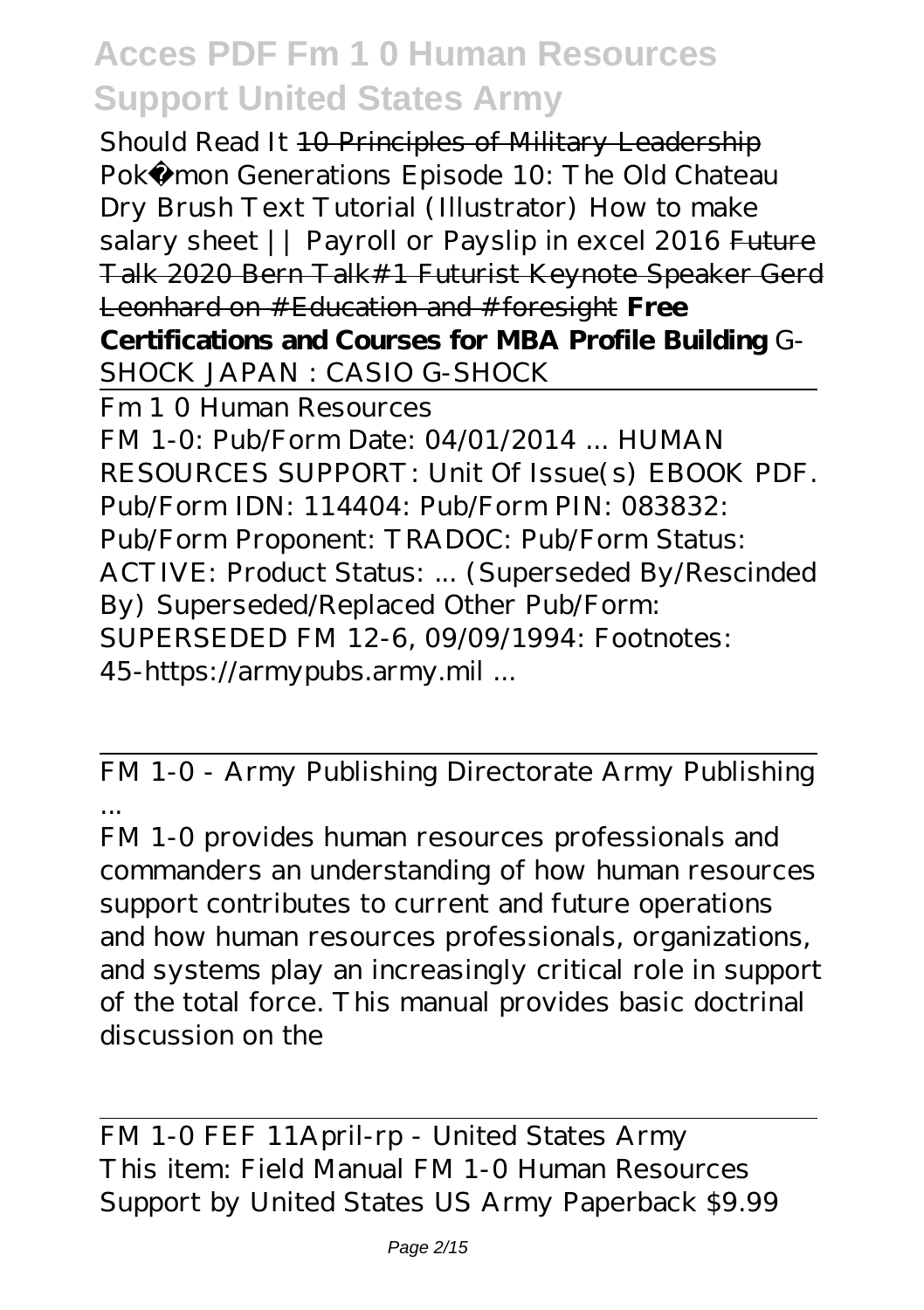Army Techniques Publication ATP 1-0.2 Theater-Level Human Resources Support January 2017 by United States Government US Army Paperback \$12.99 Customers who bought this item also bought Page 1 of 1 Start over Page 1 of 1

Field Manual FM 1-0 Human Resources Support: US Army ...

Official US Army Field Manual in Acrobat PDF file format. This document provides fundamental principles to help guide actions, make decisions, and establish policies in support of national objectives. FM 1-0 is the Army's single source of doctrine for Human Resources Support. It describes human resource doctrine and how it fits into the Army's current and future operational concept across the full spectrum of conflict.

FM 1-0: Human Resources Support – Combat Index Data Store

Overview. This publication, Field Manual FM 1-0 Human Resources Support April 2014, provides the fundamentals, principles, and concepts of Army human resources (HR) support doctrine. It provides the doctrinal bases for developing operational plans (OPLANS) and standard operating procedures (SOPs) that support national objectives that reinforce the Army's vision that Soldiers and readiness are the principle focus of HR support.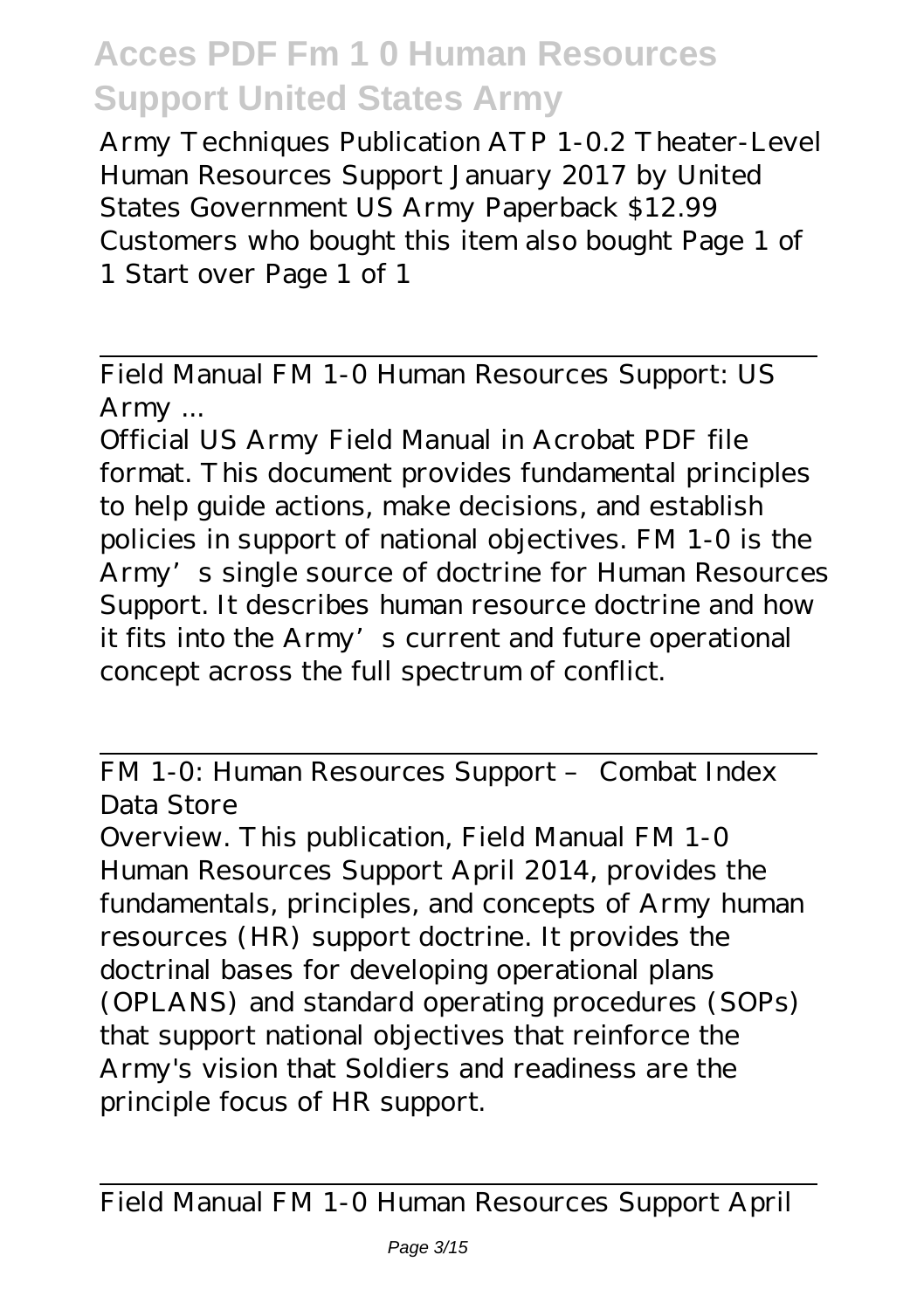2014 by ...

FM 1-0 is the Army's single source of doctrine for Human Resources Support. It describes human resource doctrine and how it fits into the Army's current and future operational concept across the full spectrum of conflict.

Human Resources Support — FM 1-0 (FM 12-6) \*FM 1-0 (FM 12-6) Preface This document provides fundamental principles to help guide actions, make decisions, and establish policies in support of national objectives. FM 1-0 is the Army's single source of doctrine for Human Resources Support.

Headquarters, Department of the Army The New FM 1-0, Human Resources Support. As the Army proceeds with its transformation to a modular force built for expeditionary and joint operations, our various doctrinal building blocks must be...

Army Sustainment: The New FM 1- 0, Human Resources Support Human Resources Support, is the Army's source of doctrine for HR support, this publication coupled with FM 1-0 and ATP 1-0.1, G-1/AG and S-1 Operations, provides a complete library detailing HR...

Theater-Level Human Resources Support number status date title proponent; fm 1-0: active: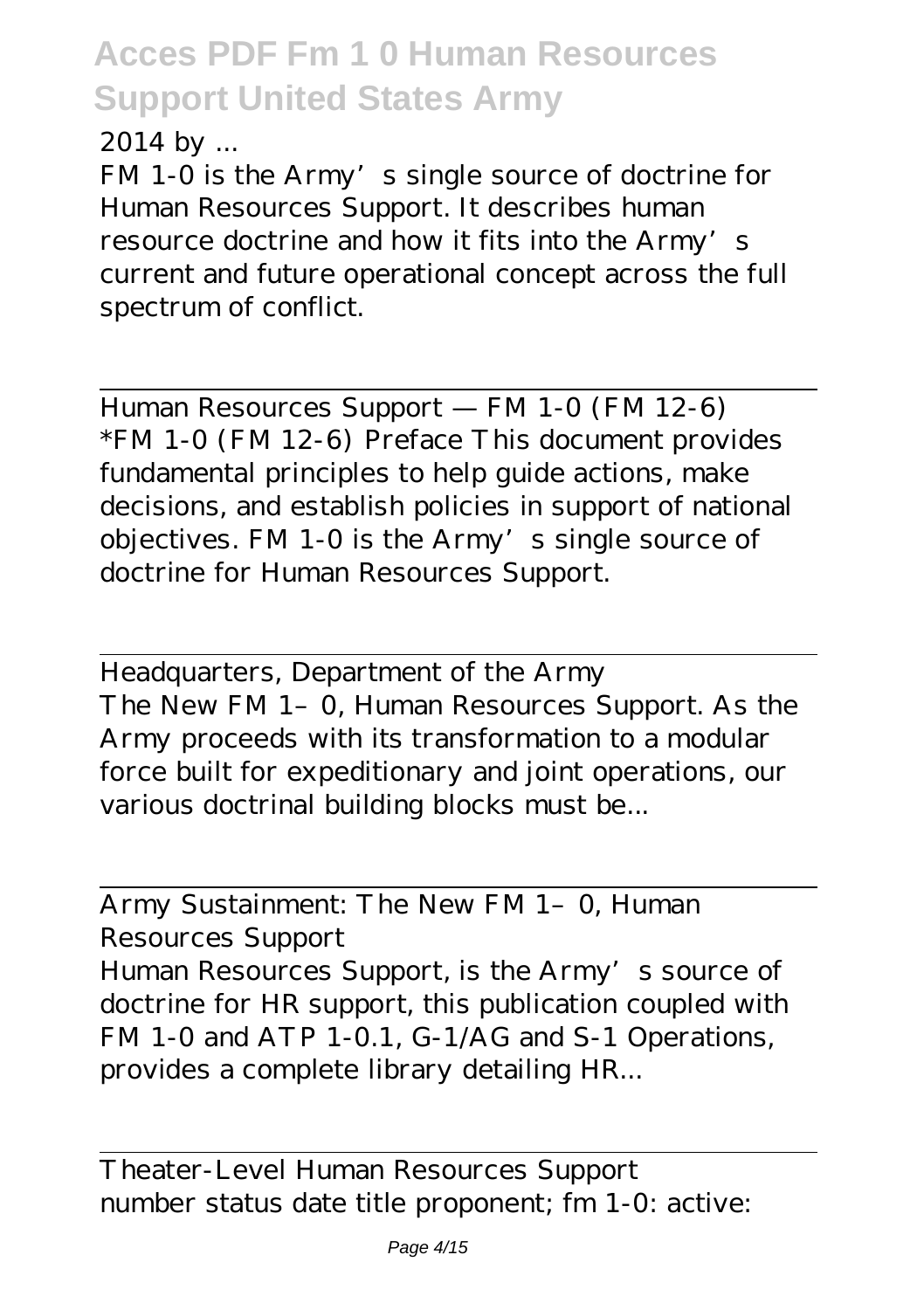04/01/2014: human resources support: tradoc: fm 1-02.1: active: 11/21/2019: operational terms: tradoc:  $fm$  1-02.2  $...$ 

FM-Field Manual - Army Publishing Directorate Army ...

View FM 1-0 (Human Resources Support).pdf from MIL 230 at Excelsior College. FM 1-0 HUMAN RESOURCES SUPPORT APRIL 2010 DISTRIBUTION RESTRICTION: Approved for public release; distribution is

FM 1-0 (Human Resources Support).pdf - FM 1-0 HUMAN ...

Human Resources Support (FM 1-0): Army, Department of the: 9781481193047: Amazon.com: Books.

Human Resources Support (FM 1-0): Army, Department of the ...

Identify the Role of the S1. Action: Communicate the Leadership Roles of the Brigade S1 Conditions: Given classroom instruction and ATP 1-0.1 (G1/AG S1 Operations) and FM 1-0 (Human Resources...

Brigade S-1 – SSI Learning Resource Center Overview. This publication, Field Manual FM 1-0 Human Resources Support April 2014, provides the fundamentals, principles, and concepts of Army human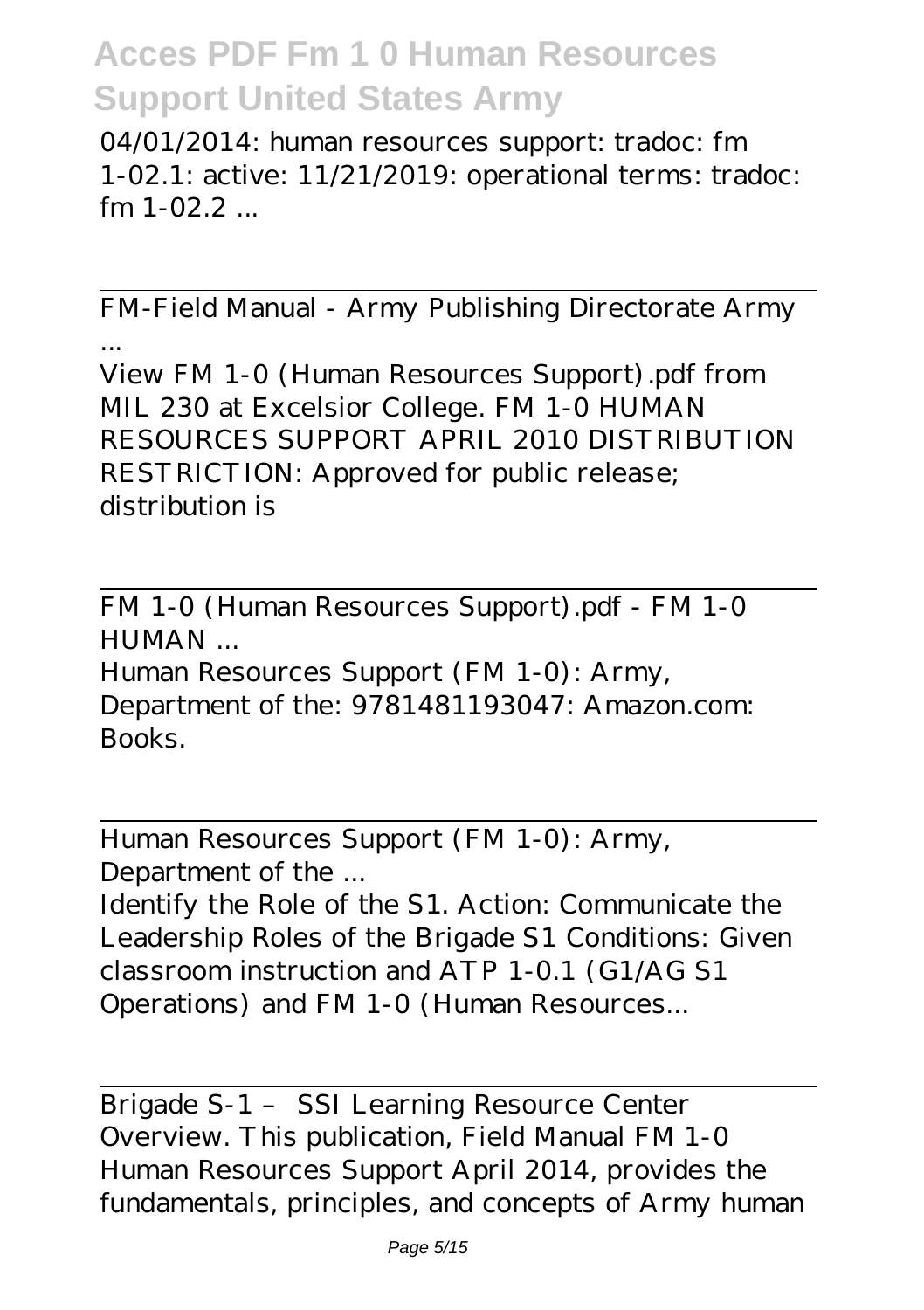resources (HR) support doctrine. It provides the doctrinal bases for developing operational plans (OPLANS) and standard operating procedures (SOPs) that support national objectives that reinforce the Army's vision that Soldiers and readiness are the principle focus of HR support.

Field Manual FM 1-0 Human Resources Support by United ...

FM 1-0 makes significant changes in human resources (HR) doctrine to create a single-source doctrinal publication for HR support. THOMAS K. WALLACE, JR., IS CHIEF OF THE DOCTRINE BRANCH, CONCEPTS AND DOCTRINE DIVISION, CAPABILITIES DEVELOPMENT AND INTEGRATION DIRECTORATE, AT THE ARMY SOLDIER SUPPORT INSTITUTE AT FORT JACKSON, SOUTH CAROLINA.

The new FM 1-0, human resources support. - Free Online Library

vii FM 1-0 6 April 2010 Preface This publication provides fundamental principles to help guide actions, make decisions, and establish policies in support of national objectives. Field Manual (FM) 1-0 is the Army's single source of doctrine for Human Resources (HR) Support.

HUMAN RESOURCES SUPPORT publication is authoritativean guide that requires judgment in application. ATP 1-0.1 is nested with ield f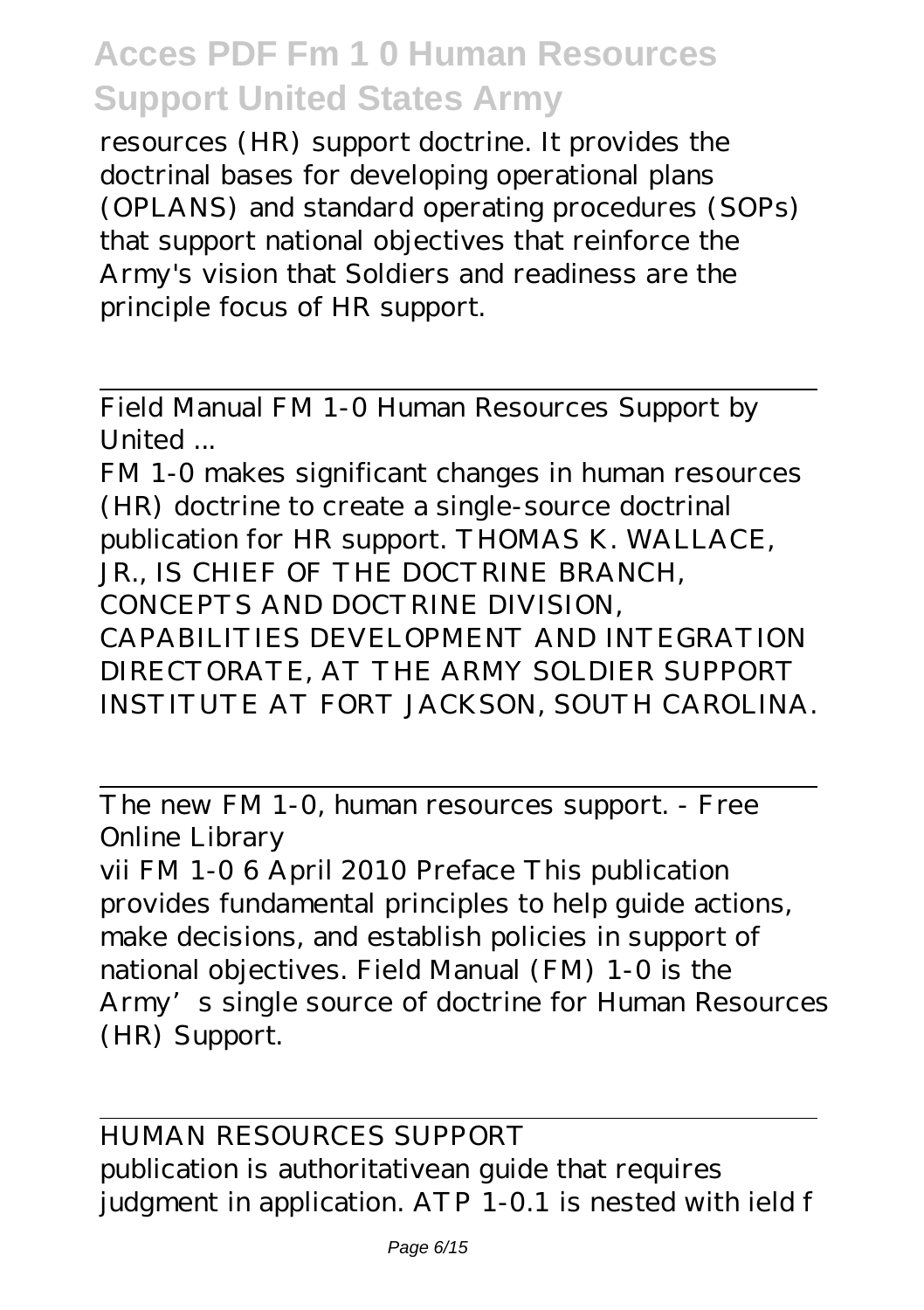manual (FM) 1-0, Human Resources Support, and provides overarching doctrinal guidance and direction for conducting G-1/AG and S-1 operations. The principal audience for ATP 1-0.1 is all members of the profession of arms.

G-1/AG and S-1 Operations March 2015 FM 1-0 Human Resources Support April 2010 US Army - Kindle edition by US Army, United States Government, Team, eBook Formatting. Download it once and read it on your Kindle device, PC, phones or tablets. Use features like bookmarks, note taking and highlighting while reading FM 1-0 Human Resources Support April 2010 US Army.

This publication, Field Manual FM 1-0 Human Resources Support April 2014, provides the fundamentals, principles, and concepts of Army human resources (HR) support doctrine. It provides the doctrinal bases for developing operational plans (OPLANS) and standard operating procedures (SOPs) that support national objectives that reinforce the Army's vision that Soldiers and readiness are the principle focus of HR support. This publication applies to the range of military operations and supports Army doctrine publication (ADP) 3-0, Unified Land Operations and ADP 4-0, Sustainment. The principle audience for FM 1-0 is all members of the profession of arms. Commanders and staffs of Army headquarters serving as joint task force or multinational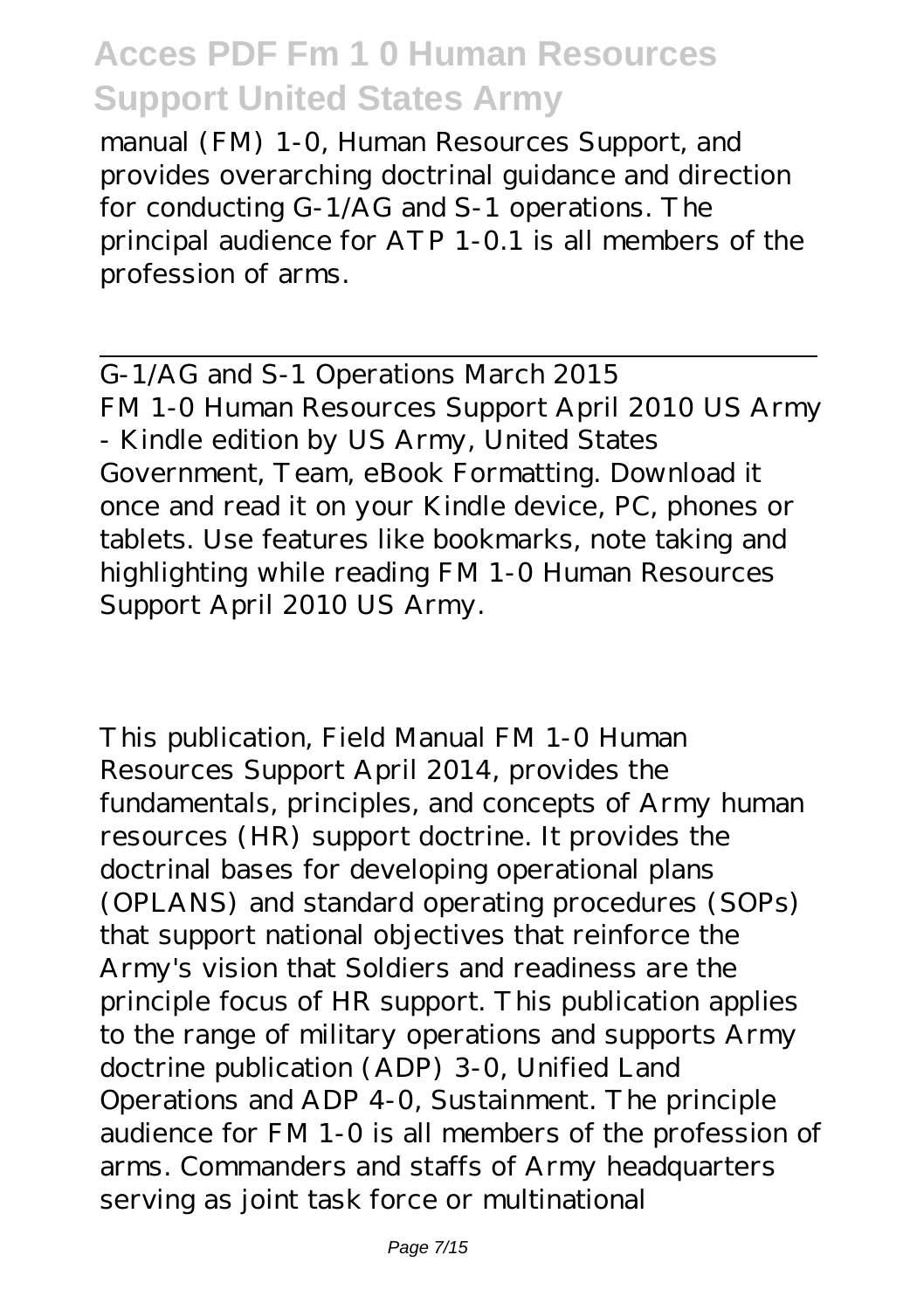headquarters should also refer to applicable joint or multinational doctrine concerning the range of military operations and joint or multinational forces. Trainers and educators throughout the Army will also use this manual. Field manual (FM) 1-0, Human Resources Support, is the second revision of this publication. FM 1-0 provides human resources professionals and commanders an understanding of how human resources support contributes to current and future operations and how human resources professionals, organizations, and systems play an increasingly critical role in support of the total force. This manual provides basic doctrinal discussion on the organization and operations of human resources entities within the Army, as well as standard requirements code (SRC) -12, Adjutant General Corps, organizations. FM 1-0 makes numerous changes from the first version. The most significant is the elimination of all the appendices included in the previous version. This information has been modified and embedded throughout the publication which has increased by two chapters from the first version. FM 1-0 contains eight chapters. Chapter 1 discusses human resources support at the tactical, operational, and strategic levels, in the context of HR objectives, enduring principles, and focus of HR support. The chapter also more clearly articulates the role of the Adjutant than previously published. Chapter 2 provides an overview of HR organizations and staff elements, including SRC-12 organizations. This chapter provides recommendations for home station employment of the aforementioned organizations, while also discussing HR rear detachment responsibilities previously addressed in appendix A. Chapter 3 through 6 discuss the four HR core competencies of man the force, provide HR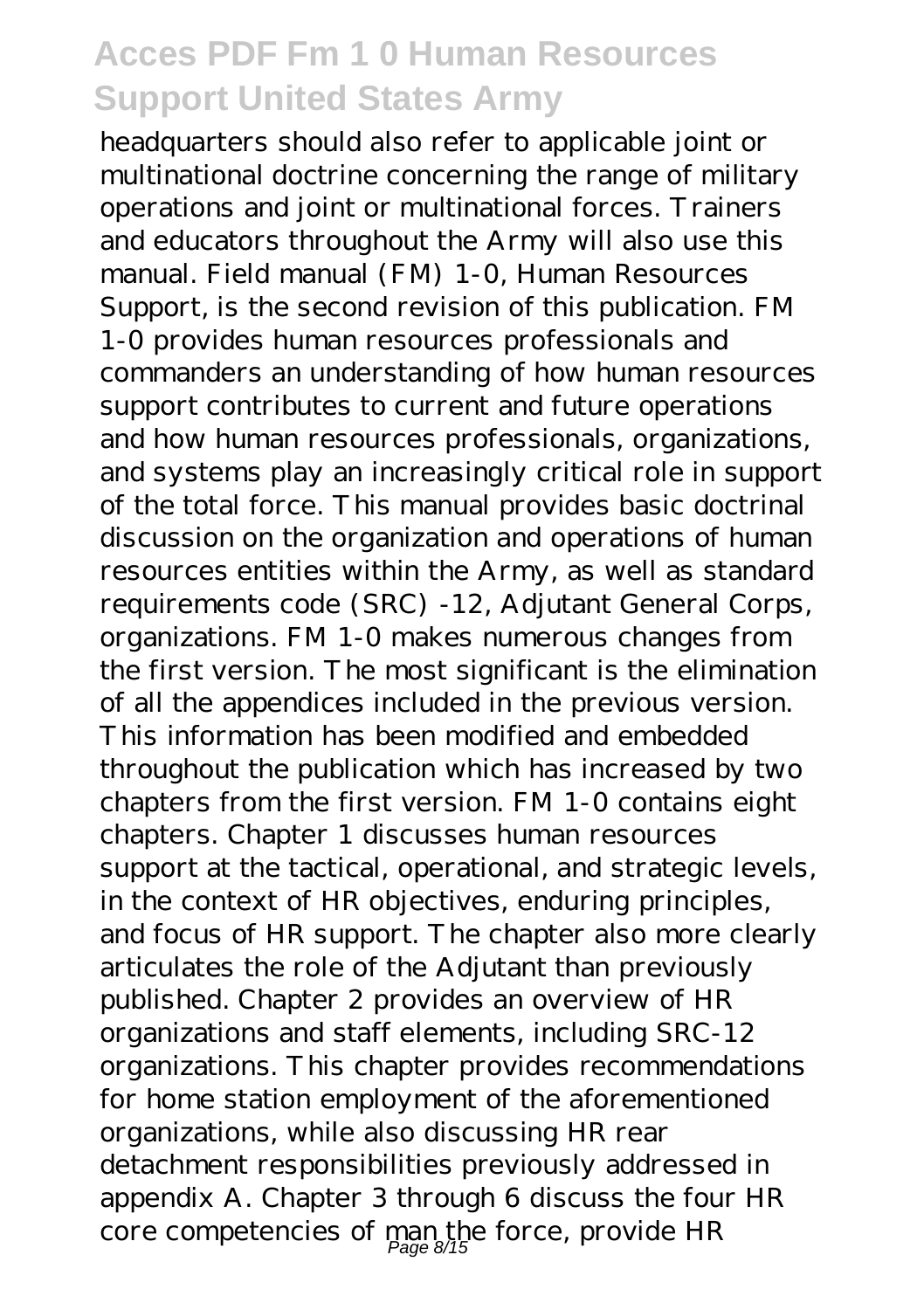services, coordinate personnel support, and conduct HR planning and operations. A section covering HR automations support is now included in chapter 3, detailing the many HR enabling systems. Additionally, chapter 5 further defines command interest programs and program oversight responsibilities. Chapter 7 was formerly appendix B. This chapter discusses theater opening operations and redeployment operations. Chapter 8 was formerly appendix D. This chapter covers civilian support to include contractor support. FM 1-0 was developed in close coordination with the United States Army Combined Arms Support Command and input taken throughout the Army human resources community.

This publication, Field Manual FM 1-0 Human Resources Support April 2014, provides the fundamentals, principles, and concepts of Army human resources (HR) support doctrine. It provides the doctrinal bases for developing operational plans (OPLANS) and standard operating procedures (SOPs) that support national objectives that reinforce the Army's vision that Soldiers and readiness are the principle focus of HR support. This publication applies to the range of military operations and supports Army doctrine publication (ADP) 3-0, Unified Land Operations and ADP 4-0, Sustainment.

Field manual (FM) 1-0 provides the fundamentals, principles, and concepts of Army human resources (HR) support doctrine. It provides the doctrinal bases for developing operational plans (OPLANS) and standard operating procedures (SOPs) that support national objectives that reinforce the Army's vision that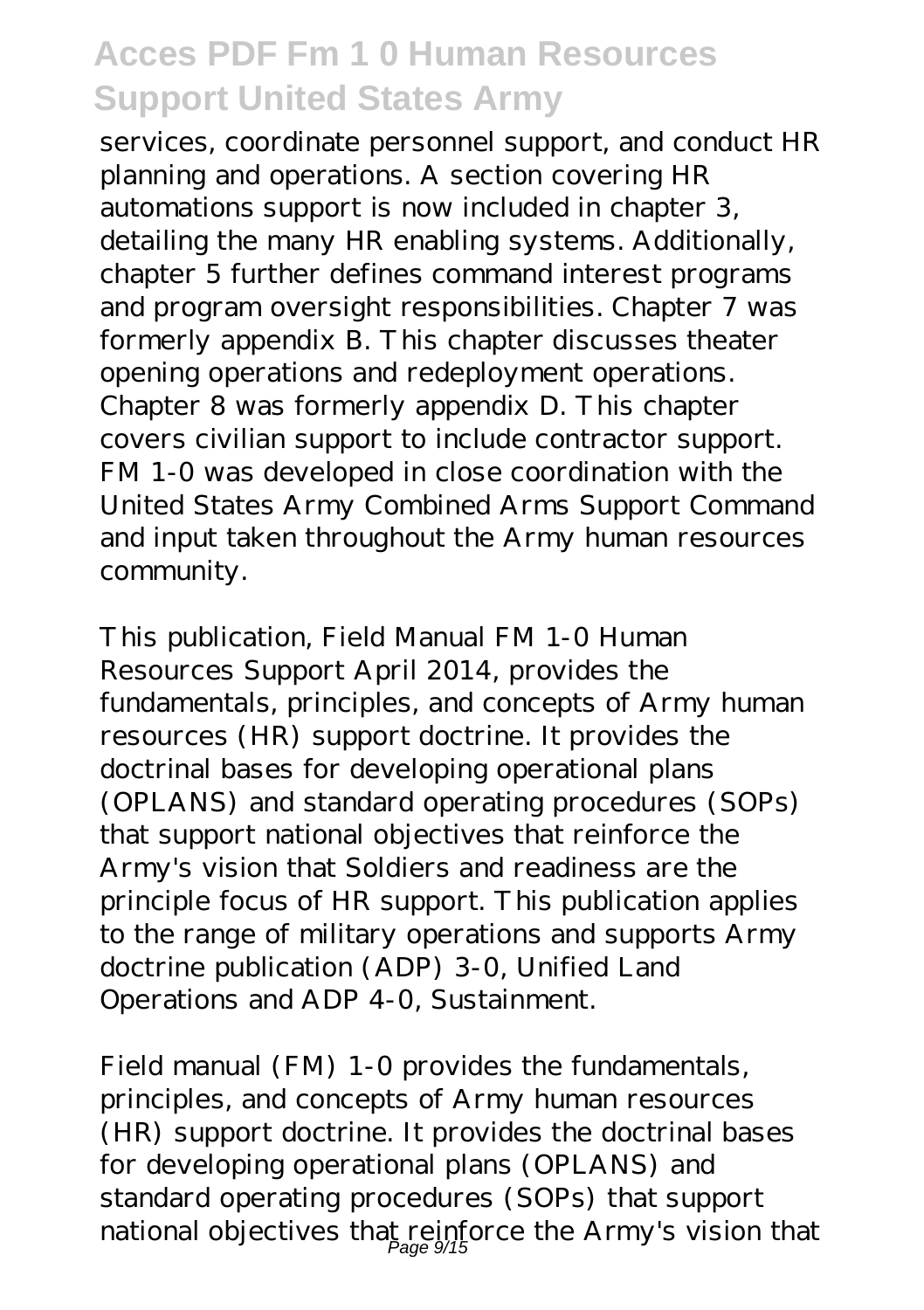Soldiers and readiness are the principle focus of HR support. This publication applies to the range of military operations and supports Army doctrine publication (ADP) 3-0, Unified Land Operations and ADP 4-0, Sustainment. The principle audience for FM 1-0 is all members of the profession of arms. Commanders and staffs of Army headquarters serving as joint task force or multinational headquarters should also refer to applicable joint or multinational doctrine concerning the range of military operations and joint or multinational forces. Trainers and educators throughout the Army will also use this manual.

Field manual (FM) 1-0 provides the fundamentals, principles, and concepts of Army human resources (HR) support doctrine. It provides the doctrinal bases for developing operational plans (OPLANS) and standard operating procedures (SOPs) that support national objectives that reinforce the Army's vision that Soldiers and readiness are the principle focus of HR support. This publication applies to the range of military operations and supports Army doctrine publication (ADP) 3-0, Unified Land Operations and ADP 4-0, Sustainment.

Volume 32 of Research in Personnel and Human Resources Management (RPHRM) contains seven papers on important issues in the field of human resources management. The subject matter in this volume covers myriad areas: compensation, performance evaluation, reputation, employee furloughs, and research methodology.

This publication, "Human Resources Support (FM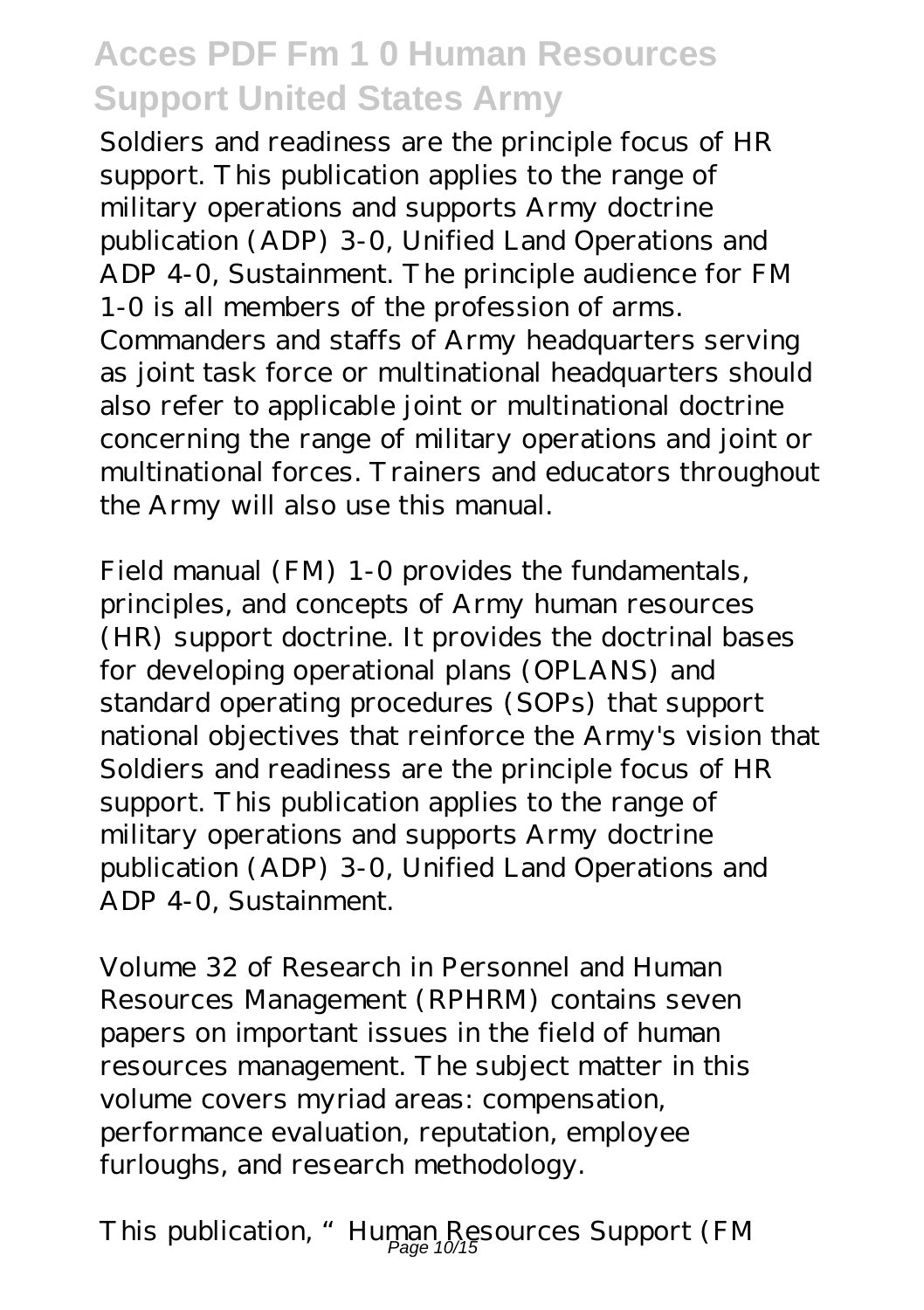1-0)," provides fundamental principles to help guide actions, make decisions, and establish policies in support of national objectives. Field Manual (FM) 1-0 is the Army's single source of doctrine for Human Resources (HR) Support. It describes HR doctrine and how it fits into the Army's current and future operational concept across the full spectrum of conflict. Execution of this doctrine requires well-trained, valuesbased Soldiers imbued in the Warrior Ethos who are capable of operating in a Joint or unified environment. FM 1-0 promotes a common understanding of HR support fundamentals. This manual does not dictate procedures for any particular operational scenario, nor does it provide specific system procedures for HR enablers. It provides the doctrinal base for developing operation plans (OPLANs) and standing operating procedures (SOPs). Leaders and HR operators at all levels must apply these fundamentals using Army planning and decision making processes. This publication is an authoritative guide that requires judgment in application. As the Army continues transformation to brigade-centric operations, HR support operations remain relevant and agile by capitalizing on technological advancements and system capabilities to provide timely and accurate information to commanders. These changes include how we are organized, how we are supported, and how we support other units. This approach allows HR providers to understand their responsibilities while executing traditional functions more responsively at lower unit levels. All previous functions remain intact, but have been consolidated into four HR core competencies that encompass all HR functions and tasks. The competencies are: Man the Force, Provide HR Services,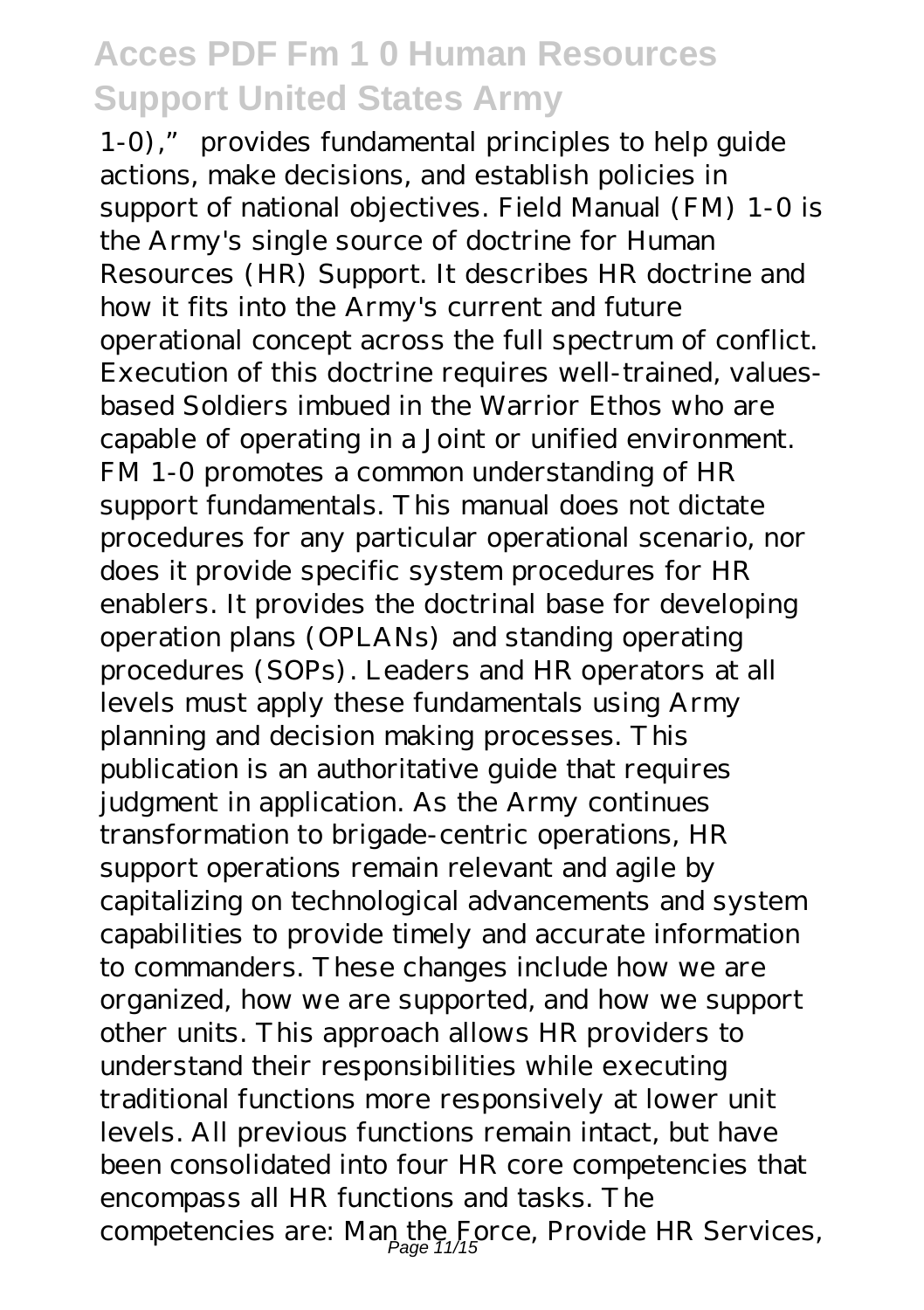Coordinate Personnel Support, and Conduct HR Planning and Operations. This change reflects a detailed analysis of critical HR tasks as they relate to operational and tactical environments and aligns HR tasks with those contained in the upcoming FM 7-15, The Army Universal Task List (AUTL). Chapter 1 describes HR objectives, enduring principles, discusses the core competencies and essential functions of HR Support, and describes the HR community command and control relationships with the sustainment community. Chapter 2 describes standard requirements code (SRC) 12 and other organizations that provide HR support, how they are organized, and their support requirements. Chapter 3 describes the core competency of Man the Force and includes the functions of Personnel Readiness Management (PRM), Personnel Accountability (PA), Strength Reporting (SR), Retention Operations, and Personnel Information Management (PIM). Chapter 4 describes the core competency of Provide HR Services and discusses Essential Personnel Services (EPS) (to include military pay transactions), Postal Operations, and Casualty Operations. Chapter 5 discusses the core competency of Coordinate Personnel Support and includes those tasks which battalion S-1s and above are required to coordinate. It also briefly describes Band Operations. Chapter 6 discusses the core competency of Conduct HR Planning and Operations and includes Operations of HR Command and Control Nodes, establishing SOPs and operation orders (OPORDs), and HR staff operations. The appendices are planning and management tools for conducting HR rear detachment operations, theater opening and redeployment, casualty estimations, and civilian support.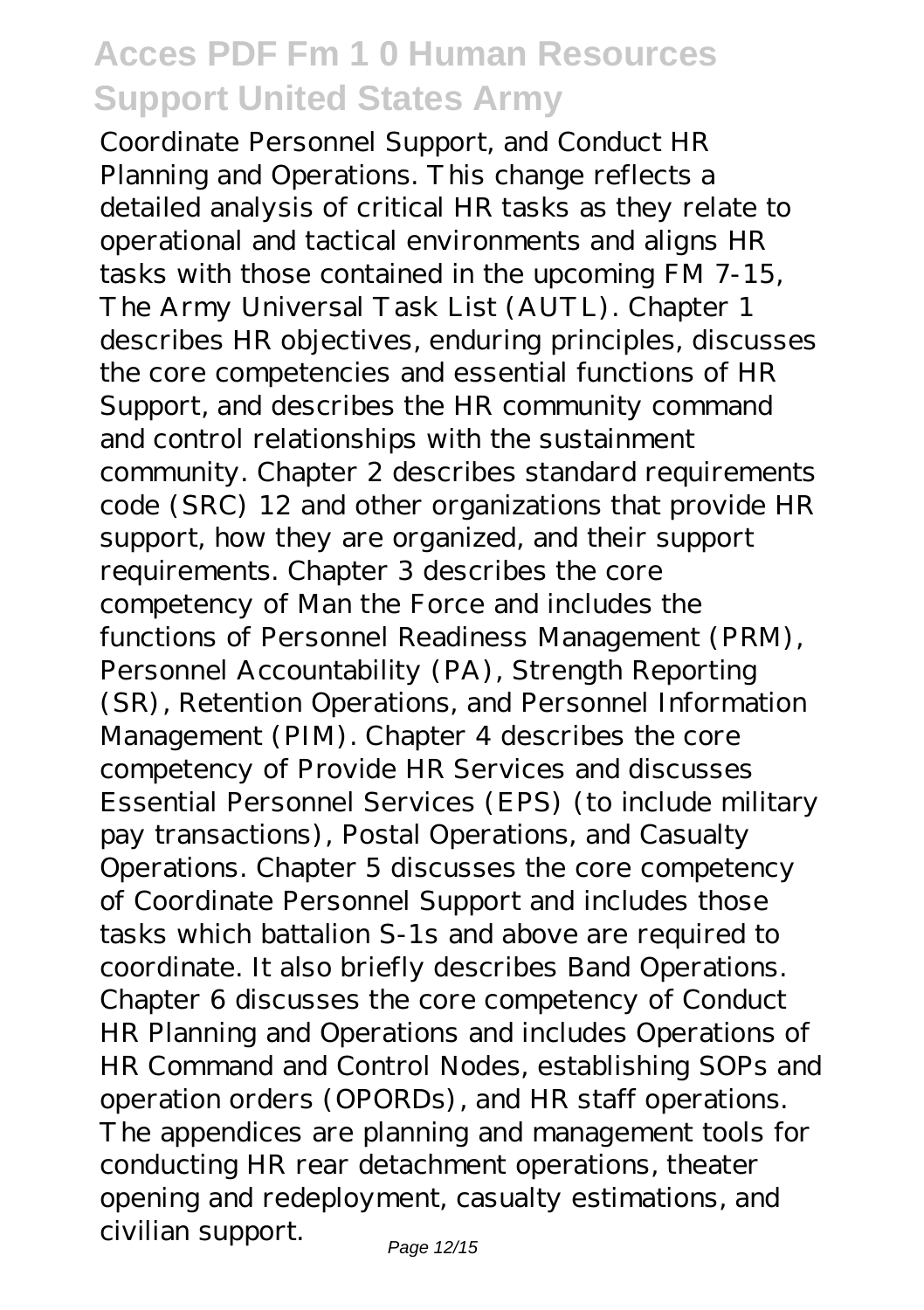Effective Human Resource Management is the Center for Effective Organizations' (CEO) sixth report of a fifteen-year study of HR management in today's organizations. The only long-term analysis of its kind, this book compares the findings from CEO's earlier studies to new data collected in 2010. Edward E. Lawler III and John W. Boudreau measure how HR management is changing, paying particular attention to what creates a successful HR function—one that contributes to a strategic partnership and overall organizational effectiveness. Moreover, the book identifies best practices in areas such as the design of the HR organization and HR metrics. It clearly points out how the HR function can and should change to meet the future demands of a global and dynamic labor market. For the first time, the study features comparisons between U.S.-based firms and companies in China, Canada, Australia, the United Kingdom, and other European countries. With this new analysis, organizations can measure their HR organization against a worldwide sample, assessing their positioning in the global marketplace, while creating an international standard for HR management.

This digital collection, curated by Harvard Business Review, includes three important books by experts in the human resources field—The HR Scorecard, The HR Value Proposition, and Human Resource Champions. Learn how individuals in human resources can partner with line managers to make organizations more competitive, how HR impacts business performance, and how HR leaders can bring substantial value to internal and external stakeholders.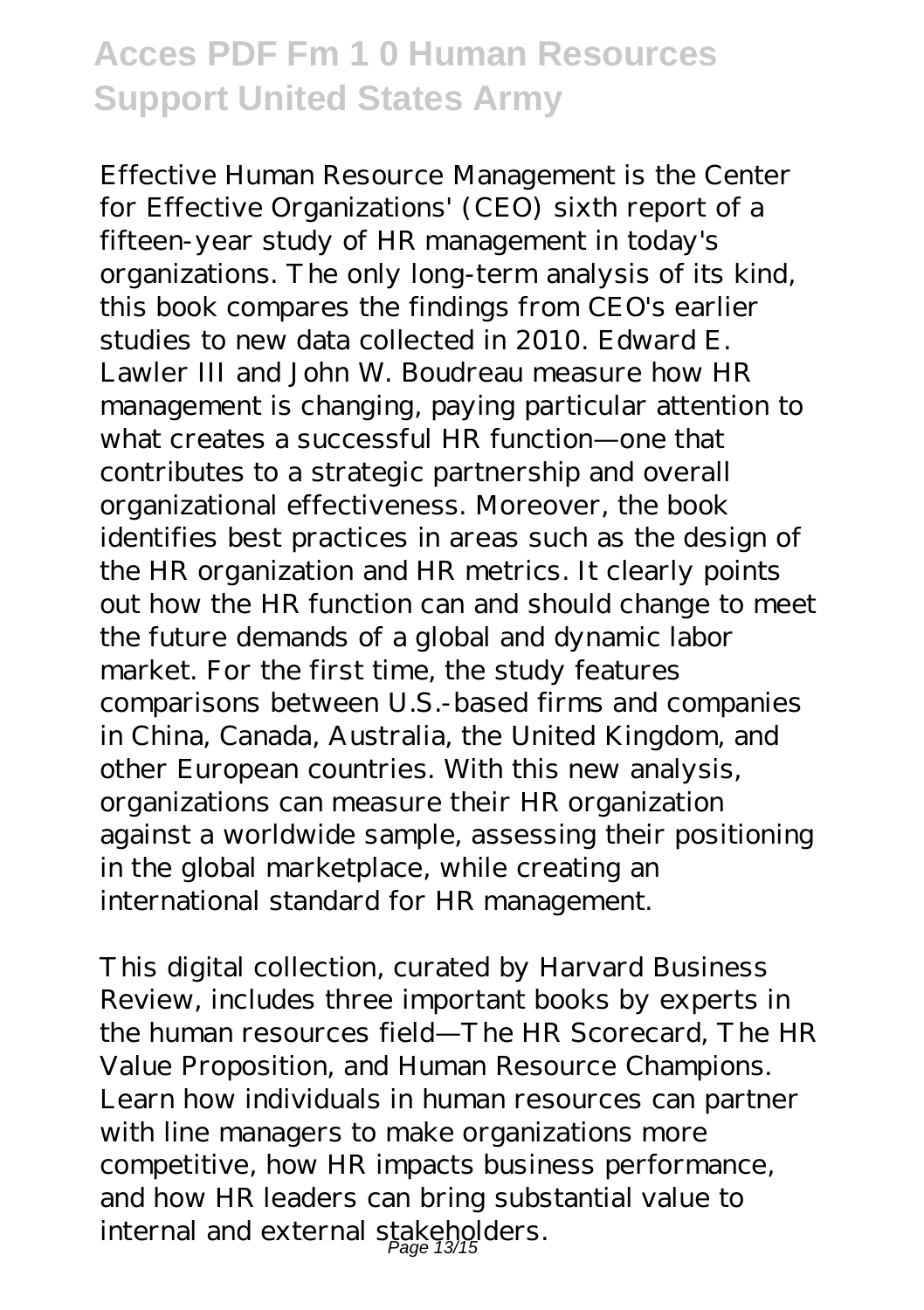Human Resources for the Non-HR Manager appeals to anyone interested in management issues. The book explains why human resource issues are increasing the responsibilities of front-line managers rather than the HR department. Chapters present the basics of HR including the fundamentals of hiring, performance appraisal, reward systems, and disciplinary systems, so that any manager--regardless of his or her background or functional area--can approach these parts of the job with confidence. The book also covers the latest developments in equal opportunity law and describes the manager's responsibilities in controlling sexual harassment and managing diverse employees, including older workers and employees with disabilities. Each chapter's material is firmly grounded in the current HR academic literature, but the book's friendly, conversational tone conveys basic principles of good practice without technical jargon. Designed to make the material more accessible and personally relevant, the book includes the following special features: \*Manager's Checkpoints--a series of questions that help the reader apply the material to his or her own organizational context; \*Boxes that describe real-life examples of how companies respond to HR challenges; \*For Further Reading--references to articles published in outlets that bridge the academic-practitioner divide; \*Manager's Knots--presented in a question-and-answer format, these describe typical managerial problems, take the reader into some of the gray, ambiguous areas of HR, and suggest ways to apply the chapter material to real-life managerial dilemmas.

This publication provides fundamental principles to help Page 14/15